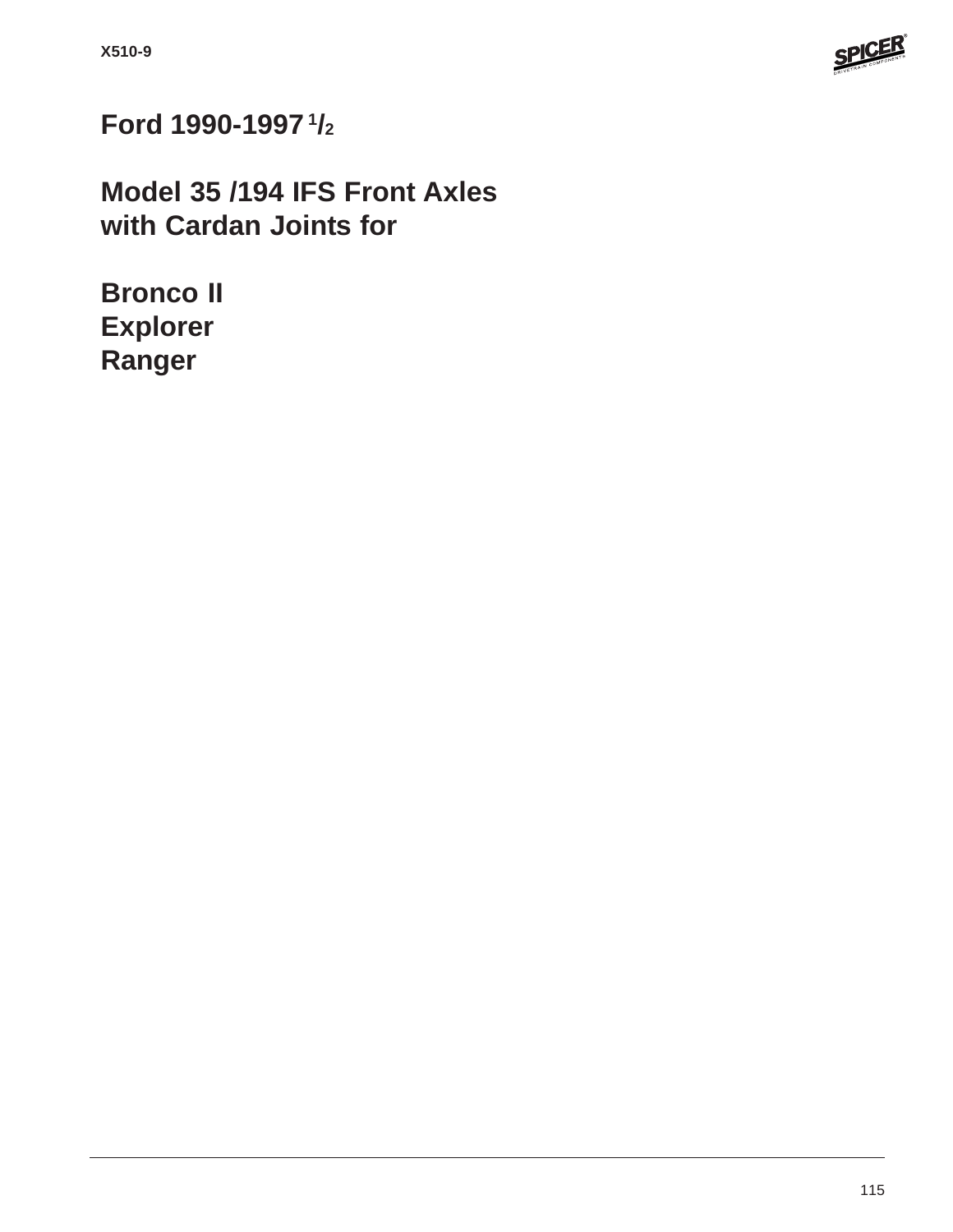

### **Exploded View Ford Model 35 /194 IFS Front Axles**

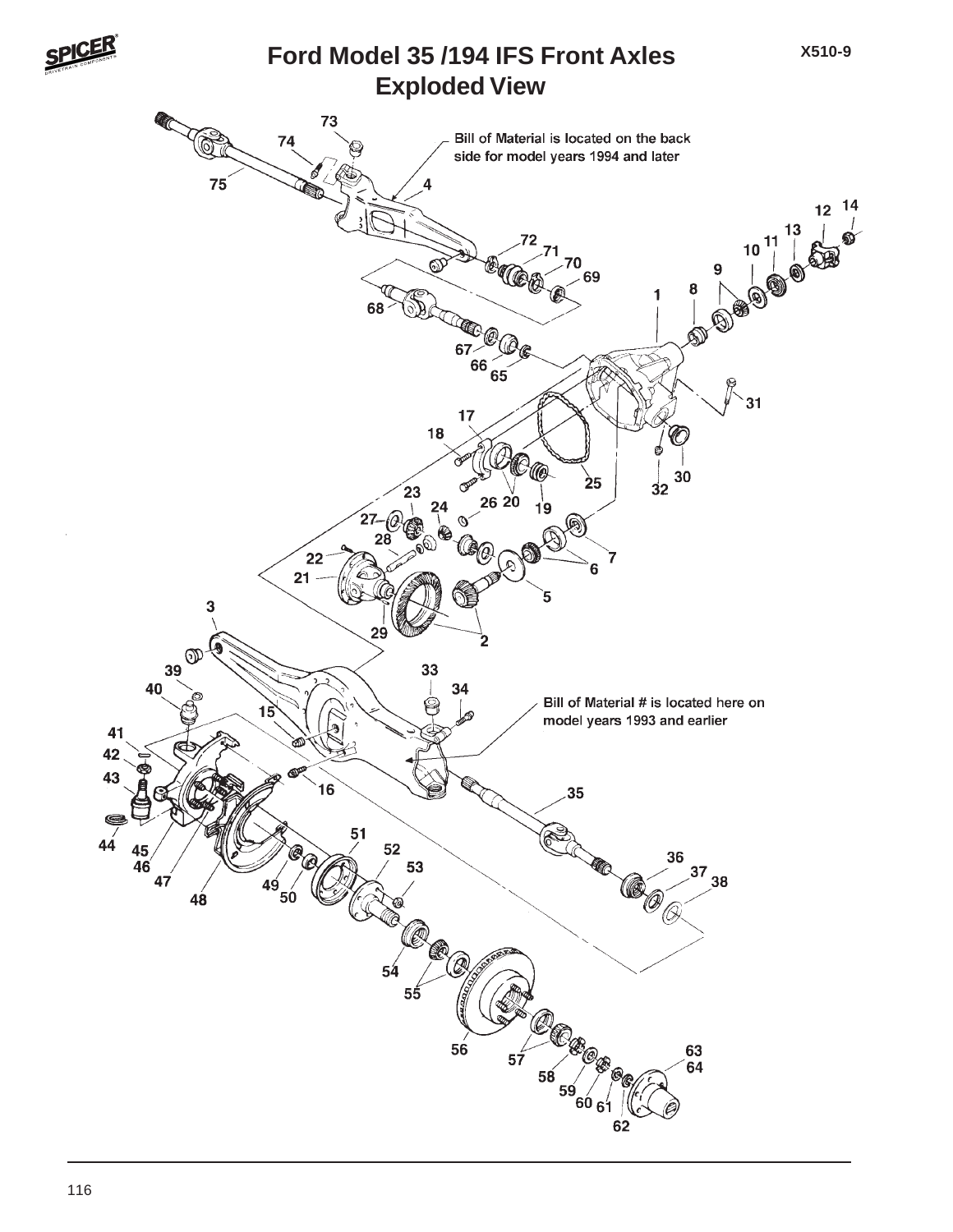# **Parts Listing Ford Model 35 /194 IFS w/ Cardan Joints Front Axles**



| <b>ITEM</b>    | <b>PART</b>        |                                                  | <b>ITEM</b>  | <b>PART</b>          |                                                             |
|----------------|--------------------|--------------------------------------------------|--------------|----------------------|-------------------------------------------------------------|
| NO.            | <b>NUMBER</b>      | <b>DESCRIPTION</b>                               | NO.          | <b>NUMBER</b>        | <b>DESCRIPTION</b>                                          |
| 1              | $-^{(3)}$          | Housing - Axle Service                           | 41           | $-^{(2)}$            | <b>Cotter Pin</b>                                           |
| $\overline{2}$ | $-$ (1)            | Drive Pinion & Gear Assembly                     | 42           | 40060                | Nut                                                         |
| 3              | $-^{(3)}$          | LH Support Arm Assembly                          | 43           | 43269                | Socket - Lower                                              |
| $\overline{4}$ | $-^{(3)}$          | RH Support Arm Assembly                          | 44           | 40547                | Snap Ring                                                   |
| 5              | 73952X             | Slinger Shim - Inner Pinion Bearing              | 45           | $-^{(3)}$            | <b>Right Knuckle</b>                                        |
| 6              | 707162X            | KIT - Inner Pinion Bearing                       | 46           | $-^{(3)}$            | Left Knuckle                                                |
| $\overline{7}$ | 43599              | Baffle - Pinion Bearing                          | 47           | 42775                | Bolt $-$ Hex (qty 5)                                        |
| 8              | 42102              | Collapsible Spacer                               | 48           | $-^{(3)}$            | Splash Shield                                               |
| 9              | 706894X            | KIT - Outer Pinion Bearing                       | 49           | $- (2)$              | Oil Seal - Spindle                                          |
| 10             | 42778              | Slinger - Outer Pinion Bearing                   | 50           | 550759               | Bearing Assembly - Spindle                                  |
| 11             | 42103              | Seal - Pinion Oil                                | 51           | $-^{(2)}$            | <b>Brake Dust Shield</b>                                    |
| 12             | 2-4-6901-1X        | End Yoke Assembly (inc 13)                       | 52           | $-^{(2)}$            | Spindle                                                     |
| 13             | 42779              | Slinger - End Yoke                               | 53           | 40107                | Lock Nut (qty 10)                                           |
| 14             | 44189              | Pinion Nut                                       | 54           | $-^{(2)}$            | Oil Seal                                                    |
| 15             | 36472              | Fill Plug                                        | 55           | 706110X              | KIT - Inner Wheel Bearing                                   |
| 16             | 40326-1            | Bolt - Differential Carrier                      | 56           | $-^{(3)}$            | Hub & Rotor                                                 |
| 17             | $-$ (4)            | Differential Bearing Cap                         | 57           | 706110X              | KIT - Outer Wheel Bearing                                   |
| 18             | 40284-1            | Bolt - Differential Bearing Cap                  | 58           | 74078X               | Nut & Pin Assy (manual hub lock)                            |
| 19             | 73139X             | PKG - Differential Bearing Shim                  | 59           | 36569                | Lock Nut (manual hub lock)                                  |
| 20             | 706016X            | KIT - Differential Bearing                       | 60           | 43749                | Spindle Nut (manual hub lock)                               |
| 21             | $- (4)$            | Case - Differential                              | 61           | $-^{(2)}$            | Spacer - Axle Shaft                                         |
| 22             | 41221              | Bolt - Drive Gear (qty 8)                        |              | $-$ (2)              | PKG - Thrustwasher                                          |
| 23             | $-^{(2)}$          | Gear - Differential (std)                        | 62           | 42768                | Snap Ring                                                   |
| 24             | $- (2)$            | Pinion - Differential                            | 63           | 42767                | Manual Hub Lock Assembly                                    |
| 25             | 38615              | <b>RTV Silicone Sealant</b>                      | 64           | $-^{(3)}$            | Automatic Hub Lock Assembly                                 |
| 26             | $-^{(2)}$          | Thrustwasher - Differential Pinion               | 65           | 42570                | Snap Ring                                                   |
| 27             | $-^{(2)}$          | Thrustwasher - Differential Gear                 | 66           | 565977               | <b>Bearing</b>                                              |
| 28             | $-^{(2)}$          | Shaft - Differential                             | 67           | 40773                | Oil Seal                                                    |
| 29             | $-^{(2)}$          | Roll Pin                                         | 68           | $-$ (1)              | Shaft & Slip Yoke Assembly                                  |
| 30             | 40710              | Oil Seal                                         | 69           | 40930                | Oil Seal                                                    |
| 31             | 40817-1            | Pinch Bolt                                       | 70           | 40540-4              | Clamp - Keystone                                            |
| 32             | 40818<br>$-^{(5)}$ | Lock Nut                                         | 71           | 40929                | Rubber Boot                                                 |
| 33             | $-$ (2)            | Camber Bushing (LH)                              | 72           | 40540-3<br>$-^{(5)}$ | Clamp - Keystone                                            |
| 34<br>35       | $-$ (1)            | Pinch Bolt                                       | 73           | $-^{(2)}$            | Camber Bushing (RH)                                         |
|                | $-^{(2)}$          | Left Shaft & Joint Assembly                      | 74           | $-^{(1)}$            | Pinch Bolt                                                  |
|                | $-^{(2)}$          | KIT - Spindle Assembly                           | 75           | $-^{(2)}$            | Right Shaft & Joint Assembly                                |
|                | $-^{(2)}$          | KIT - Spindle Seal & Bearing<br>Spindle Assembly | N.I.<br>N.I. | $-^{(2)}$            | Thrustwasher (automatic hub lock)<br>Wheel Bearing Retainer |
| 36             | $-^{(2)}$          | Slinger                                          |              |                      | (automatic hub lock)                                        |
| 37             | $-^{(2)}$          | Oil Seal                                         | N.I.         | $-^{(2)}$            | Bearing Adjusting Ring Lock                                 |
| 38             | $-^{(2)}$          | Spacer - Wheel Bearing Spindle                   |              |                      | (automatic hub lock)                                        |
| 39             | 43671              | Snap Ring                                        | N.I.         | $-^{(2)}$            | Wheel Nut (automatic hub lock)                              |
| 40             | 43200              | Socket - Upper                                   |              | $-^{(3)}$            | KIT - Sensor Housing (ABS)                                  |
|                |                    |                                                  |              |                      |                                                             |
|                |                    |                                                  |              |                      |                                                             |
|                |                    |                                                  |              |                      |                                                             |
|                |                    |                                                  |              |                      |                                                             |

N.I. = Not Illustrated

(1) See "Bill of Material Table" on next page

- (2) See "Variable Parts Table" within this section
- (3) Contact Vehicle Manufacturer

(4) Not Sold Separately

(5) See Camber/Casting Bushing Table in the back of the Ford section of this catalog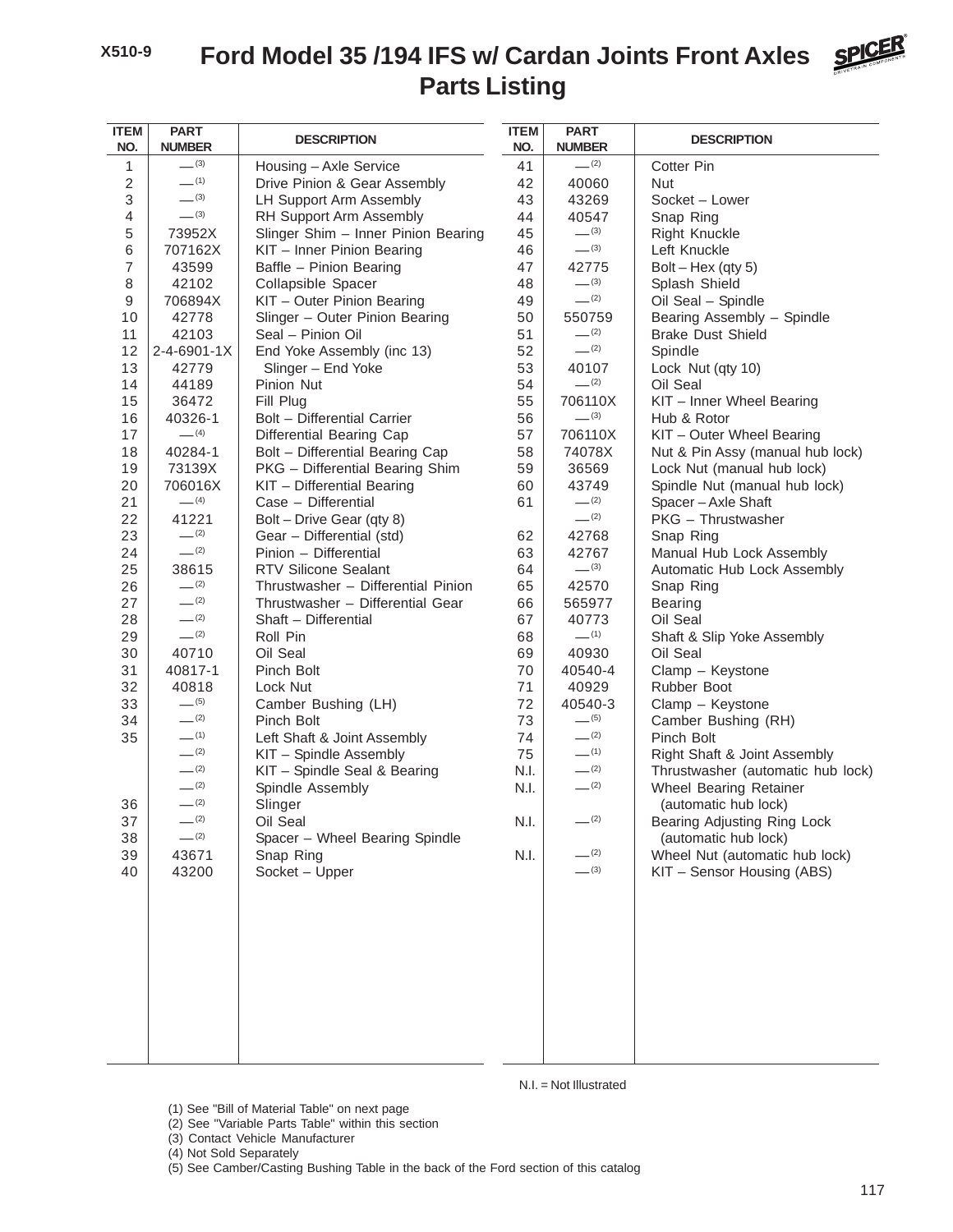

#### **X510-9 Bill of Material Table Ford Model 35 /194 IFS w/ Cardan Joints Front Axles**

| Axle                             |             |       |                           | <b>Axle Kits</b>              | Shaft & Joint Assy. |                        |                   |                  |              |  |  |
|----------------------------------|-------------|-------|---------------------------|-------------------------------|---------------------|------------------------|-------------------|------------------|--------------|--|--|
| <b>Bill of</b>                   | Diff.       |       | Ring Gear &               | <b>Differential</b>           |                     |                        | <b>Right Hand</b> | <b>Left Hand</b> | Shaft & Slip |  |  |
| <b>Material</b>                  | <b>Type</b> | Ratio | Pinion Kit <sup>(7)</sup> | Case Assy. Kit <sup>(8)</sup> | <b>Case Kit</b>     | <b>Inner Parts Kit</b> | Shaft Assy.       | Shaft Assy.      | Yoke Assy.   |  |  |
| 1990 Ranger/Bronco II            |             |       |                           |                               |                     |                        |                   |                  |              |  |  |
| 610300-1                         | Standard    | 3.73  | 707170-2X                 | 707169X                       | 707168X             | 707167X                | 73411-2X          | 73412-2X         | 73414-1X     |  |  |
| 610300-2                         | Standard    | 3.55  | 707170-1X                 | 707169X                       | 707168X             | 707167X                | 73411-2X          | 73412-2X         | 73414-1X     |  |  |
| 610300-3                         | Standard    | 3.73  | 707170-2X                 | 707169X                       | 707168X             | 707167X                | 73411-2X          | 73412-2X         | 73414-1X     |  |  |
| 610300-4                         | Standard    | 3.55  | 707170-1X                 | 707169X                       | 707168X             | 707167X                | 73411-2X          | 73412-2X         | 73414-1X     |  |  |
| 610300-5                         | Standard    | 4.10  | 707170-3X                 | 707169X                       | 707168X             | 707167X                | 73411-2X          | 73412-2X         | 73414-1X     |  |  |
| 610300-6                         | Standard    | 4.10  | 707170-3X                 | 707169X                       | 707168X             | 707167X                | 73411-2X          | 73412-2X         | 73414-1X     |  |  |
| 1990 1/2-92 1/2 Explorer         |             |       |                           |                               |                     |                        |                   |                  |              |  |  |
| 610366-1                         | Standard    | 3.73  | 707170-2X                 | 707169X                       | 707168X             | 707167X                | 73411-2X          | 73412-2X         | 73414-1X     |  |  |
| 610366-2                         | Standard    | 3.55  | 707170-1X                 | 707169X                       | 707168X             | 707167X                | 73411-2X          | 73412-2X         | 73414-1X     |  |  |
| 610366-3                         | Standard    | 3.73  | 707170-2X                 | 707169X                       | 707168X             | 707167X                | 73411-2X          | 73412-2X         | 73414-1X     |  |  |
| 610366-4                         | Standard    | 3.55  | 707170-1X                 | 707169X                       | 707168X             | 707167X                | 73411-2X          | 73412-2X         | 73414-1X     |  |  |
| 610366-5                         | Standard    | 3.27  | 707170-4X                 | 707169X                       | 707168X             | 707167X                | 73411-2X          | 73412-2X         | 73414-1X     |  |  |
| 610366-6                         | Standard    | 3.27  | 707170-4X                 | 707169X                       | 707168X             | 707167X                | 73411-2X          | 73412-2X         | 73414-1X     |  |  |
| 610366-7                         | Standard    | 3.55  | 707170-1X                 | 707169X                       | 707168X             | 707167X                | 73411-2X          | 73412-2X         | 73414-1X     |  |  |
| 610366-8                         | Standard    | 3.73  | 707170-2X                 | 707169X                       | 707168X             | 707167X                | 73411-2X          | 73412-2X         | 73414-1X     |  |  |
| 1990 1/2-92 1/2 Ranger/Bronco II |             |       |                           |                               |                     |                        |                   |                  |              |  |  |
| 610365-1                         | Standard    | 3.73  | 707170-2X                 | 707169X                       | 707168X             | 707167X                | 73411-2X          | 73412-2X         | 73414-1X     |  |  |
| 610365-2                         | Standard    | 3.55  | 707170-1X                 | 707169X                       | 707168X             | 707167X                | 73411-2X          | 73412-2X         | 73414-1X     |  |  |
| 610365-3                         | Standard    | 3.73  | 707170-2X                 | 707169X                       | 707168X             | 707167X                | 73411-2X          | 73412-2X         | 73414-1X     |  |  |
| 610365-4                         | Standard    | 3.55  | 707170-1X                 | 707169X                       | 707168X             | 707167X                | 73411-2X          | 73412-2X         | 73414-1X     |  |  |
| 610365-5                         | Standard    | 4.10  | 707170-3X                 | 707169X                       | 707168X             | 707167X                | 73411-2X          | 73412-2X         | 73414-1X     |  |  |
| 610365-6                         | Standard    | 4.10  | 707170-3X                 | 707169X                       | 707168X             | 707167X                | 73411-2X          | 73412-2X         | 73414-1X     |  |  |
| 610365-7                         | Standard    | 3.27  | 707170-4X                 | 707169X                       | 707168X             | 707167X                | 73411-2X          | 73412-2X         | 73414-1X     |  |  |
| 610365-8                         | Standard    | 3.27  | 707170-4X                 | 707169X                       | 707168X             | 707167X                | 73411-2X          | 73412-2X         | 73414-1X     |  |  |
| 610365-9                         | Standard    | 3.55  | 707170-1X                 | 707169X                       | 707168X             | 707167X                | 73411-2X          | 73412-2X         | 73414-1X     |  |  |
| 610365-10                        | Standard    | 3.73  | 707170-2X                 | 707169X                       | 707168X             | 707167X                | 73411-2X          | 73412-2X         | 73414-1X     |  |  |
| 610365-11                        | Standard    | 4.10  | 707170-3X                 | 707169X                       | 707168X             | 707167X                | 73411-2X          | 73412-2X         | 73414-1X     |  |  |
| 1992 1/2 Explorer                |             |       |                           |                               |                     |                        |                   |                  |              |  |  |
| 610437-1                         | Standard    | 3.27  | 707170-4X                 | 707169X                       | 707168X             | 707167X                | 73411-2X          | 73412-2X         | 73414-1X     |  |  |
| 610437-2                         | Standard    | 3.27  | 707170-4X                 | 707169X                       | 707168X             | 707167X                | 73411-2X          | 73412-2X         | 73414-1X     |  |  |
| 610437-3                         | Standard    | 3.55  | 707170-1X                 | 707169X                       | 707168X             | 707167X                | 73411-2X          | 73412-2X         | 73414-1X     |  |  |
| 610437-4                         | Standard    | 3.73  | 707170-2X                 | 707169X                       | 707168X             | 707167X                | 73411-2X          | 73412-2X         | 73414-1X     |  |  |
| 610437-5                         | Standard    | 3.73  | 707170-2X                 | 707169X                       | 707168X             | 707167X                | 73411-2X          | 73412-2X         | 73414-1X     |  |  |
| 1992 1/2 Ranger                  |             |       |                           |                               |                     |                        |                   |                  |              |  |  |
| 610436-1                         | Standard    | 3.27  | 707170-4X                 | 707169X                       | 707168X             | 707167X                | 73411-2X          | 73412-2X         | 73414-1X     |  |  |
| 610436-2                         | Standard    | 3.27  | 707170-4X                 | 707169X                       | 707168X             | 707167X                | 73411-2X          | 73412-2X         | 73414-1X     |  |  |
| 610436-3                         | Standard    | 3.55  | 707170-1X                 | 707169X                       | 707168X             | 707167X                | 73411-2X          | 73412-2X         | 73414-1X     |  |  |
| 610436-4                         | Standard    | 3.55  | 707170-1X                 | 707169X                       | 707168X             | 707167X                | 73411-2X          | 73412-2X         | 73414-1X     |  |  |
| 610436-5                         | Standard    | 3.73  | 707170-2X                 | 707169X                       | 707168X             | 707167X                | 73411-2X          | 73412-2X         | 73414-1X     |  |  |
| 610436-6                         | Standard    | 3.73  | 707170-2X                 | 707169X                       | 707168X             | 707167X                | 73411-2X          | 73412-2X         | 73414-1X     |  |  |
| 610436-7                         | Standard    | 4.10  | 707170-3X                 | 707169X                       | 707168X             | 707167X                | 73411-2X          | 73412-2X         | 73414-1X     |  |  |
| 610436-8                         | Standard    | 4.10  | 707170-3X                 | 707169X                       | 707168X             | 707167X                | 73411-2X          | 73412-2X         | 73414-1X     |  |  |
|                                  |             |       |                           |                               |                     |                        |                   |                  |              |  |  |
|                                  |             |       |                           |                               |                     |                        |                   |                  |              |  |  |

NOTE: All Ring & Pinion Kits with base number 707170 are reverse spiral bevel.

See Differential Case Assy Kits in XGI Catalog for spline data & ratios.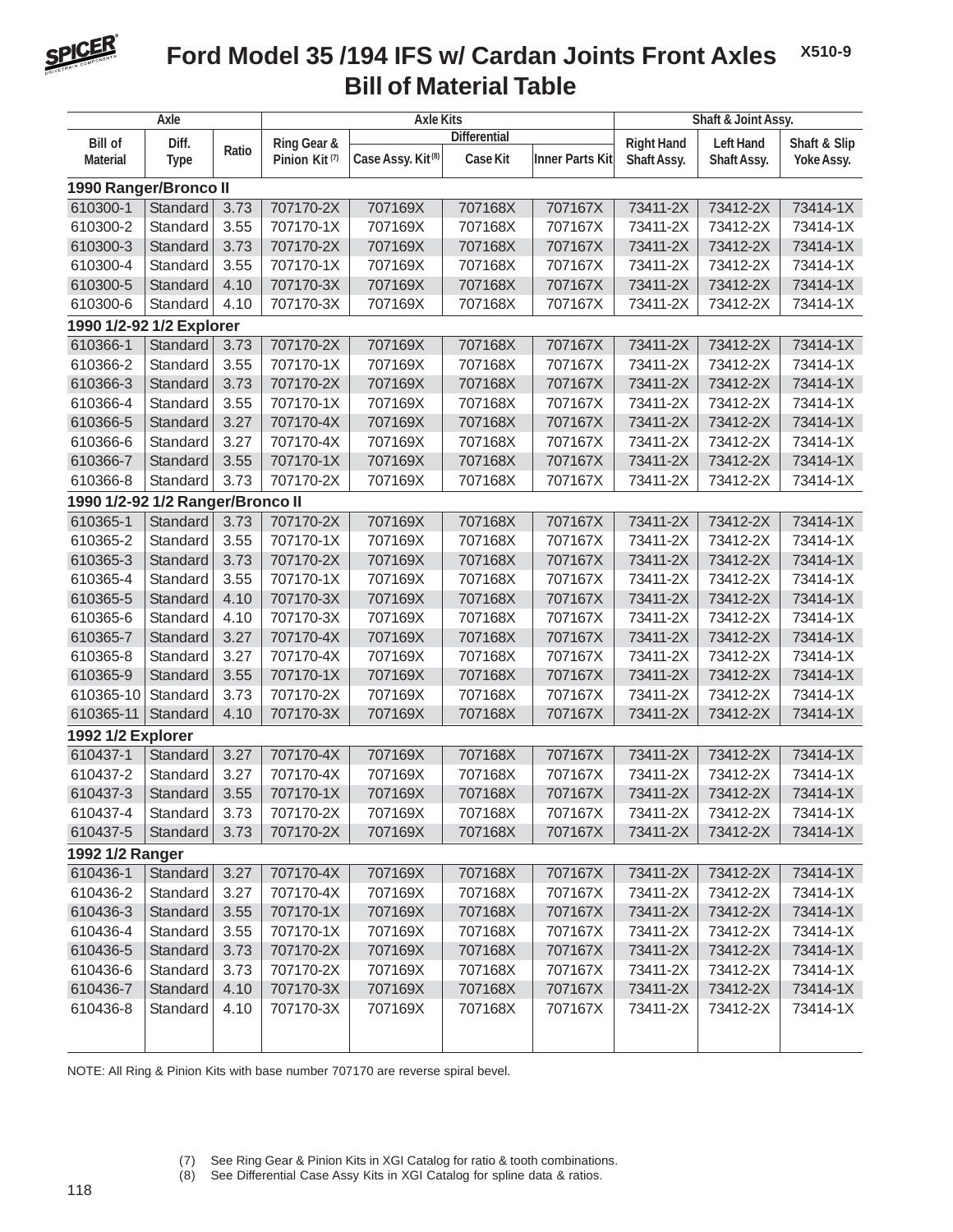# **Bill of Material Table Ford Model 35 /194 IFS w/ Cardan Joints Front Axles**

| Axle                                                        |          |                                                                           |           | <b>Axle Kits</b>                                          |         | Shaft & Joint Assy.              |                                 |                            |          |  |  |  |  |
|-------------------------------------------------------------|----------|---------------------------------------------------------------------------|-----------|-----------------------------------------------------------|---------|----------------------------------|---------------------------------|----------------------------|----------|--|--|--|--|
| <b>Bill of</b><br>Diff.<br>Ratio<br>Material<br><b>Type</b> |          | Ring Gear &<br>Case Assy. Kit <sup>(8)</sup><br>Pinion Kit <sup>(7)</sup> |           | <b>Differential</b><br><b>Inner Parts Kit</b><br>Case Kit |         | <b>Right Hand</b><br>Shaft Assy. | <b>Left Hand</b><br>Shaft Assy. | Shaft & Slip<br>Yoke Assy. |          |  |  |  |  |
| 1993-94 1/2 Explorer - ABS                                  |          |                                                                           |           |                                                           |         |                                  |                                 |                            |          |  |  |  |  |
| 610410-1                                                    | Standard | 3.73                                                                      | 707170-2X | 707169X                                                   | 707168X | 707167X                          | 74931-1X                        | 74932-1X                   | 73414-1X |  |  |  |  |
| 610410-2                                                    | Standard | 3.73                                                                      | 707170-2X | 707169X                                                   | 707168X | 707167X                          | 74931-1X                        | 74932-1X                   | 73414-1X |  |  |  |  |
| 610410-3                                                    | Standard | 3.27                                                                      | 707170-4X | 707169X                                                   | 707168X | 707167X                          | 74931-1X                        | 74932-1X                   | 73414-1X |  |  |  |  |
| 610410-4                                                    | Standard | 3.27                                                                      | 707170-4X | 707169X                                                   | 707168X | 707167X                          | 74931-1X                        | 74932-1X                   | 73414-1X |  |  |  |  |
| 610410-5                                                    | Standard | 3.55                                                                      | 707170-1X | 707169X                                                   | 707168X | 707167X                          | 74931-1X                        | 74932-1X                   | 73414-1X |  |  |  |  |
| 1993-94 1/2 Ranger                                          |          |                                                                           |           |                                                           |         |                                  |                                 |                            |          |  |  |  |  |
| 610419-1                                                    | Standard | 3.73                                                                      | 707170-2X | 707169X                                                   | 707168X | 707167X                          | 74931-1X                        | 74932-1X                   | 73414-1X |  |  |  |  |
| 610419-2                                                    | Standard | 3.27                                                                      | 707170-4X | 707169X                                                   | 707168X | 707167X                          | 74931-1X                        | 74932-1X                   | 73414-1X |  |  |  |  |
| 610419-3                                                    | Standard | 3.27                                                                      | 707170-4X | 707169X                                                   | 707168X | 707167X                          | 74931-1X                        | 74932-1X                   | 73414-1X |  |  |  |  |
| 610419-4                                                    | Standard | 3.73                                                                      | 707170-2X | 707169X                                                   | 707168X | 707167X                          | 74931-1X                        | 74932-1X                   | 73414-1X |  |  |  |  |
| 610419-5                                                    | Standard | 3.45                                                                      | 73402-5X  | 707169X                                                   | 707168X | 707167X                          | 74931-1X                        | 74932-1X                   | 73414-1X |  |  |  |  |
| 610419-6                                                    | Standard | 3.45                                                                      | 73402-5X  | 707169X                                                   | 707168X | 707167X                          | 74931-1X                        | 74932-1X                   | 73414-1X |  |  |  |  |
| 1995-97 1/2 Ranger - ABS                                    |          |                                                                           |           |                                                           |         |                                  |                                 |                            |          |  |  |  |  |
| 610483-3                                                    | Standard | 3.27                                                                      | 707170-4X | 707169X                                                   | 707168X | 707167X                          | 75240-1X                        | 75241-1X                   | 73414-1X |  |  |  |  |
| 610483-4                                                    | Standard | 3.27                                                                      | 707170-4X | 707169X                                                   | 707168X | 707167X                          | 75240-1X                        | 75241-1X                   | 73414-1X |  |  |  |  |
| 610483-7                                                    | Standard | 3.73                                                                      | 707170-2X | 707169X                                                   | 707168X | 707167X                          | 75240-1X                        | 75241-1X                   | 73414-1X |  |  |  |  |
| 610483-8                                                    | Standard | 3.73                                                                      | 707170-2X | 707169X                                                   | 707168X | 707167X                          | 75240-1X                        | 75241-1X                   | 73414-1X |  |  |  |  |
| 610483-11                                                   | Standard | 3.27                                                                      | 707170-4X | 707169X                                                   | 707168X | 707167X                          | 75240-1X                        | 75241-1X                   | 73414-1X |  |  |  |  |
| 610483-12                                                   | Standard | 3.73                                                                      | 707170-2X | 707169X                                                   | 707168X | 707167X                          | 75240-1X                        | 75241-1X                   | 73414-1X |  |  |  |  |
| 1997-97 1/2 Ranger                                          |          |                                                                           |           |                                                           |         |                                  |                                 |                            |          |  |  |  |  |
| 610652-1                                                    | Standard | 3.27                                                                      | 707170-4X | 707452X                                                   | 707453X | 707454X                          | 75240-1X                        | 75241-1X                   | 73414-1X |  |  |  |  |
| 610652-2                                                    | Standard | 3.73                                                                      | 707170-2X | 707452X                                                   | 707453X | 707454X                          | 75240-1X                        | 75241-1X                   | 73414-1X |  |  |  |  |
| 610652-3                                                    | Standard | 3.27                                                                      | 707170-4X | 707452X<br>707452X                                        | 707453X | 707454X                          | 75240-1X                        | 75241-1X                   | 73414-1X |  |  |  |  |
| 610652-4                                                    | Standard | 3.73                                                                      | 707170-2X |                                                           | 707453X | 707454X                          | 75240-1X                        | 75241-1X                   | 73414-1X |  |  |  |  |
|                                                             |          |                                                                           |           |                                                           |         |                                  |                                 |                            |          |  |  |  |  |
|                                                             |          |                                                                           |           |                                                           |         |                                  |                                 |                            |          |  |  |  |  |
|                                                             |          |                                                                           |           |                                                           |         |                                  |                                 |                            |          |  |  |  |  |
|                                                             |          |                                                                           |           |                                                           |         |                                  |                                 |                            |          |  |  |  |  |
|                                                             |          |                                                                           |           |                                                           |         |                                  |                                 |                            |          |  |  |  |  |
|                                                             |          |                                                                           |           |                                                           |         |                                  |                                 |                            |          |  |  |  |  |
|                                                             |          |                                                                           |           |                                                           |         |                                  |                                 |                            |          |  |  |  |  |
|                                                             |          |                                                                           |           |                                                           |         |                                  |                                 |                            |          |  |  |  |  |
|                                                             |          |                                                                           |           |                                                           |         |                                  |                                 |                            |          |  |  |  |  |
|                                                             |          |                                                                           |           |                                                           |         |                                  |                                 |                            |          |  |  |  |  |
|                                                             |          |                                                                           |           |                                                           |         |                                  |                                 |                            |          |  |  |  |  |
|                                                             |          |                                                                           |           |                                                           |         |                                  |                                 |                            |          |  |  |  |  |
|                                                             |          |                                                                           |           |                                                           |         |                                  |                                 |                            |          |  |  |  |  |
|                                                             |          |                                                                           |           |                                                           |         |                                  |                                 |                            |          |  |  |  |  |
|                                                             |          |                                                                           |           |                                                           |         |                                  |                                 |                            |          |  |  |  |  |
|                                                             |          |                                                                           |           |                                                           |         |                                  |                                 |                            |          |  |  |  |  |
|                                                             |          |                                                                           |           |                                                           |         |                                  |                                 |                            |          |  |  |  |  |
|                                                             |          |                                                                           |           |                                                           |         |                                  |                                 |                            |          |  |  |  |  |

NOTE: All Ring & Pinion Kits with base number 707170 are reverse spiral bevel.

(8) See Differential Case Assy Kits in XGI Catalog for spline data & ratios.